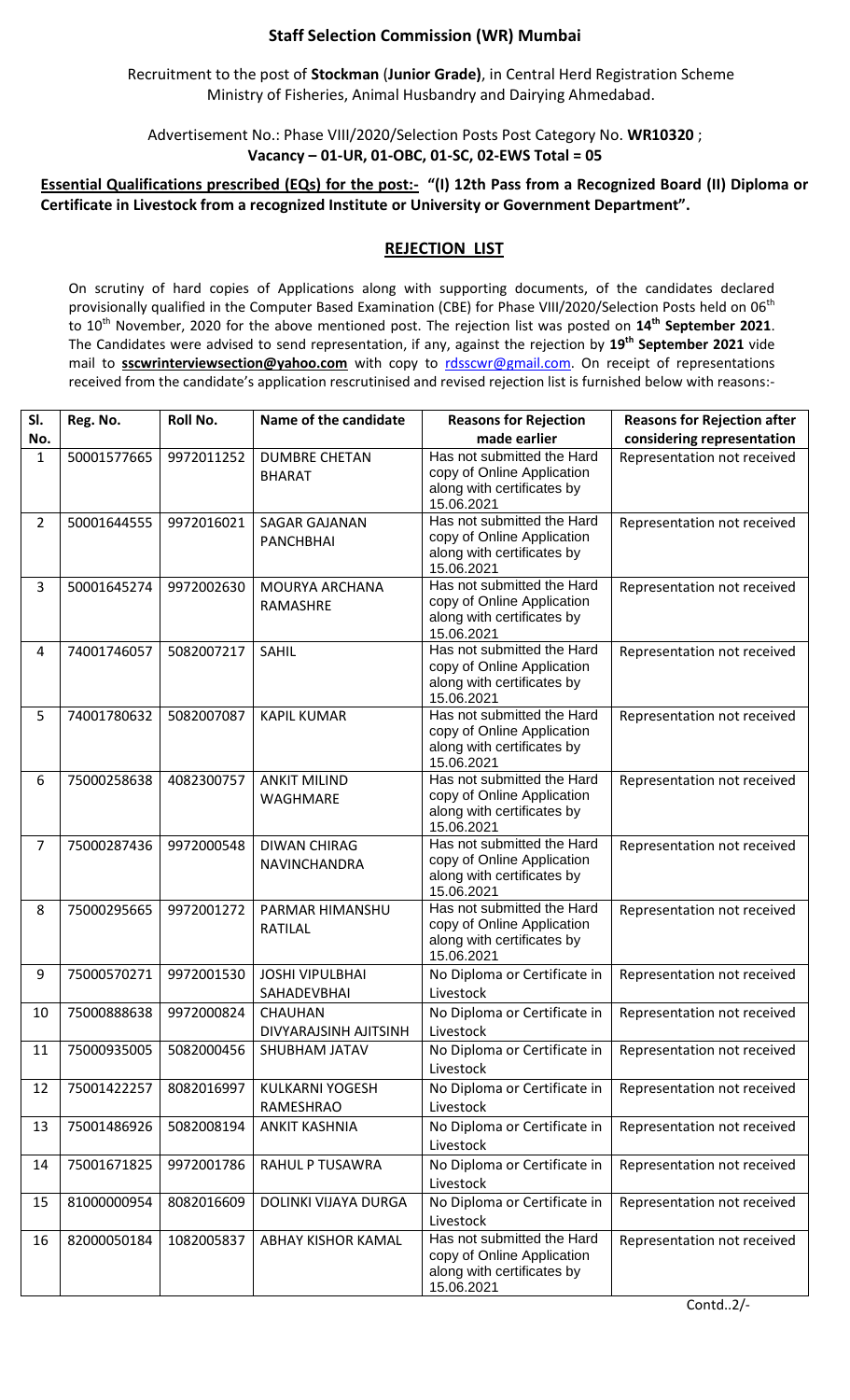| SI. | Reg. No.    | Roll No.   | Name of the candidate                            | <b>Reasons for Rejection</b>                                                                         | <b>Reasons for Rejection after</b> |
|-----|-------------|------------|--------------------------------------------------|------------------------------------------------------------------------------------------------------|------------------------------------|
| No. |             |            |                                                  | made earlier                                                                                         | considering representation         |
| 17  | 82000134489 | 1082103589 | <b>AKSHAY CHAUHAN</b>                            | Has not submitted the Hard<br>copy of Online Application<br>along with certificates by<br>15.06.2021 | Representation not received        |
| 18  | 84000007518 | 2082009752 | PRITAM KAYAL                                     | Has not submitted the Hard<br>copy of Online Application<br>along with certificates by<br>15.06.2021 | Representation not received        |
| 19  | 92000172985 | 1082005761 | KISLAYA KUMAR SINGH                              | No Diploma or Certificate in<br>Livestock                                                            | Representation not received        |
| 20  | 93000062565 | 1082602604 | <b>DISHA SAXENA</b>                              | No Diploma or Certificate in<br>Livestock                                                            | Representation not received        |
| 21  | 93000105948 | 1082301830 | <b>UDAY PRATAP VERMA</b>                         | Has not submitted the Hard<br>copy of Online Application<br>along with certificates by<br>15.06.2021 | Representation not received        |
| 22  | 10000697909 | 3082004784 | <b>CHRISTY JOSHY</b>                             | No Diploma or Certificate in<br>Livestock                                                            | Representation not received        |
| 23  | 95000664591 | 9972001279 | <b>MAKWANA HIREN</b><br><b>BHANUBHAI</b>         | No Diploma or Certificate in<br>Livestock                                                            | Representation not received        |
| 24  | 95000189950 | 9972000282 | <b>KANSAR FORAMBEN</b><br>RAMANLAL               | No Diploma or Certificate in<br>Livestock                                                            | Representation not received        |
| 25  | 85000196577 | 9972000124 | <b>SMIT AMIN</b>                                 | No Diploma or Certificate in<br>Livestock                                                            | Representation not received        |
| 26  | 95000451889 | 9972000874 | KUSHWAHA ADITYA<br>ASHOKKUMAR                    | No Diploma or Certificate in<br>Livestock                                                            | Representation not received        |
| 27  | 93000179457 | 1082406899 | <b>SHOBHIT KUMAR</b>                             | Has not submitted the Hard<br>copy of Online Application<br>along with certificates by<br>15.06.2021 | Representation not received        |
| 28  | 93000027624 | 1082504711 | <b>JAY SINGH</b>                                 | Not Eligible as per User<br>Deptt. EQ clarification<br>dated 07.09.2021                              | Representation not received        |
| 29  | 82000241377 | 5082039611 | <b>RAKESH KUMAR</b>                              | No Diploma or Certificate in<br>Livestock                                                            | Representation not received        |
| 30  | 50001326150 | 9972011901 | PUSHPAK SUDHAKAR<br><b>NIKAM</b>                 | No Diploma or Certificate in<br>Livestock                                                            | Representation not received        |
| 31  | 95000082708 | 9972000547 | <b>KAPADIA AKASH</b><br>PUNAMCHAND               | No Diploma or Certificate in<br>Livestock                                                            | Representation not received        |
| 32  | 50000693824 | 9972014465 | <b>GAURAV GARJE</b>                              | Has not submitted the Hard<br>copy of Online Application<br>along with certificates by<br>15.06.2021 | Representation not received        |
| 33  | 81000153344 | 8082013553 | YARA VISHNU                                      | No Diploma or Certificate in<br>Livestock                                                            | Representation not received        |
| 34  | 85000242200 | 4082400043 | <b>VIPIN MISHRA</b>                              | Has not submitted the Hard<br>copy of Online Application<br>along with certificates by<br>15.06.2021 | Representation not received        |
| 35  | 85000031443 | 9972002916 | <b>MANSURI MOHMMAD</b><br><b>TALHA FIROZBHAI</b> | Has not submitted the Hard<br>copy of Online Application<br>along with certificates by<br>15.06.2021 | Representation not received        |
| 36  | 75001094548 | 9972004242 | <b>OMKESH SHINDE</b>                             | Has not submitted the Hard<br>copy of Online Application<br>along with certificates by<br>15.06.2021 | Representation not received        |
| 37  | 50001360180 | 9972000780 | <b>RAJPUT MIHIRSINGH</b><br><b>ARVIND</b>        | Has not submitted the Hard<br>copy of Online Application<br>along with certificates by<br>15.06.2021 | Representation not received        |
| 38  | 95000315526 | 9972019000 | NAVALKAR ISHANT<br><b>DINESH</b>                 | Not Eligible as per User<br>Deptt. EQ clarification<br>dated 07.09.2021                              | Representation not received        |
| 39  | 50001673837 | 4082200589 | RAVIRAJ SINGH<br>SONIGARA                        | No Diploma or Certificate in<br>Livestock                                                            | Representation not received        |
| 40  | 85000173795 | 9972012738 | <b>KAMBLE ROHIT VIJAY</b>                        | Has not submitted the Hard<br>copy of Online Application<br>along with certificates by<br>15.06.2021 | Representation not received        |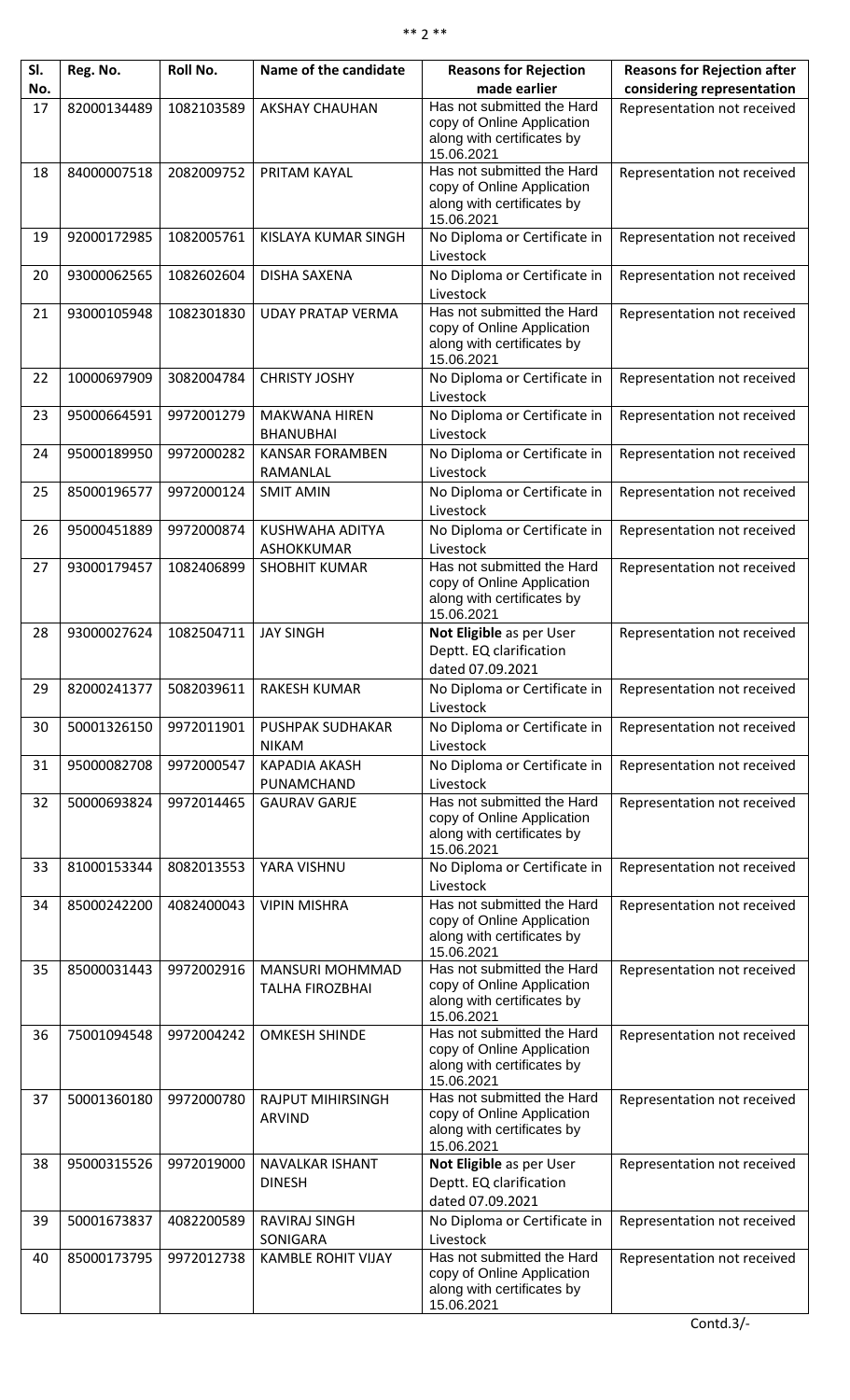| SI. | Reg. No.    | Roll No.   | Name of the candidate                                       | <b>Reasons for Rejection</b>                                                                         | <b>Reasons for Rejection after</b> |
|-----|-------------|------------|-------------------------------------------------------------|------------------------------------------------------------------------------------------------------|------------------------------------|
| No. |             |            |                                                             | made earlier                                                                                         | considering representation         |
| 41  | 95000732129 | 9972008519 | KINI HARSHAD ASHOK                                          | Has not submitted the Hard<br>copy of Online Application<br>along with certificates by<br>15.06.2021 | Representation not received        |
| 42  | 95000487927 | 9972005028 | <b>CHIKSHE</b><br>PURUSHOTTAM<br><b>RAMESHRAO</b>           | Has not submitted the Hard<br>copy of Online Application<br>along with certificates by<br>15.06.2021 | Representation not received        |
| 43  | 50000536845 | 4082300945 | <b>SHASHANK CHOUDHARY</b>                                   | No Diploma or Certificate in<br>Livestock                                                            | Representation not received        |
| 44  | 95000091418 | 4082900682 | <b>BHASHKAR SNEHAL</b><br><b>SHAM</b>                       | No Diploma or Certificate in<br>Livestock                                                            | Representation not received        |
| 45  | 50000399438 | 9972000154 | <b>LADUMOR VIVEK</b><br><b>BHARATBHAI</b>                   | Has not submitted the Hard<br>copy of Online Application<br>along with certificates by<br>15.06.2021 | Representation not received        |
| 46  | 76000000798 | 8082010885 | <b>JUSTIN RAJKUMAR S</b>                                    | Has not submitted the Hard<br>copy of Online Application<br>along with certificates by<br>15.06.2021 | Representation not received        |
| 47  | 50001043488 | 9972011739 | <b>THAKUR SURAJSINHA</b><br><b>DILIPSINHA</b>               | Has not submitted the Hard<br>copy of Online Application<br>along with certificates by<br>15.06.2021 | Representation not received        |
| 48  | 85000271822 | 9972006251 | PATIL PRASHANT VILAS                                        | No Diploma or Certificate in<br>Livestock                                                            | Representation not received        |
| 49  | 50000653617 | 9972001305 | MAYURI BHARATKUMAR<br><b>JAIN</b>                           | Has not submitted the Hard<br>copy of Online Application<br>along with certificates by<br>15.06.2021 | Representation not received        |
| 50  | 50000997518 | 9972004241 | <b>SOHAM SUNIL</b><br><b>KHEDEKAR</b>                       | No Diploma or Certificate in<br>Livestock                                                            | Representation not received        |
| 51  | 82000283074 | 4082301097 | <b>KSHITIJ DEEPAK</b><br><b>MENDHE</b>                      | Has not submitted the Hard<br>copy of Online Application<br>along with certificates by<br>15.06.2021 | Representation not received        |
| 52  | 95000157174 | 9972014521 | <b>BAVISKAR RAHUL DIPAK</b>                                 | Has not submitted the Hard<br>copy of Online Application<br>along with certificates by<br>15.06.2021 | Representation not received        |
| 53  | 85000332288 | 4082200098 | <b>UDIT AGRAWAL</b>                                         | Has not submitted the Hard<br>copy of Online Application<br>along with certificates by<br>15.06.2021 | Representation not received        |
| 54  | 50000668128 | 9972001603 | <b>AMIN CHINMAY</b><br><b>VINODCHANDRA</b>                  | Has not submitted the Hard<br>copy of Online Application<br>along with certificates by<br>15.06.2021 | Representation not received        |
| 55  | 85000155774 | 9972018684 | <b>NILESH PRAKASH</b><br><b>DHAMALE</b>                     | Has not submitted the Hard<br>copy of Online Application<br>along with certificates by<br>15.06.2021 | Representation not received        |
| 56  | 72001699382 | 1082001312 | <b>AMIT KUMAR SINGH</b>                                     | No Diploma or Certificate in<br>Livestock                                                            | Representation not received        |
| 57  | 85000342580 | 9972001598 | <b>MAKWANA</b><br><b>TRIBHUVANBHAI</b><br><b>GOVINDBHAI</b> | No Diploma or Certificate in<br>Livestock                                                            | Representation not received        |
| 58  | 95000699879 | 9972012318 | MAMANKAR NEHA ANIL                                          | No Diploma or Certificate in<br>Livestock Crucial date for<br>determining i.e. 01.01.2020            | Representation not received        |
| 59  | 75000813409 | 9972002912 | SUMITKUMAR<br>PARSOTTAMDAS<br><b>JAYSWAL</b>                | Has not submitted the Hard<br>copy of Online Application<br>along with certificates by<br>15.06.2021 | Representation not received        |
| 60  | 85000296186 | 4082800766 | DIKSHA DEORAO<br><b>UMREDKAR</b>                            | Has not submitted the Hard<br>copy of Online Application<br>along with certificates by<br>15.06.2021 | Representation not received        |
| 61  | 75000435182 | 9972002421 | <b>SIDDHARTH</b>                                            | Has not submitted the Hard<br>copy of Online Application<br>along with certificates by<br>15.06.2021 | Representation not received        |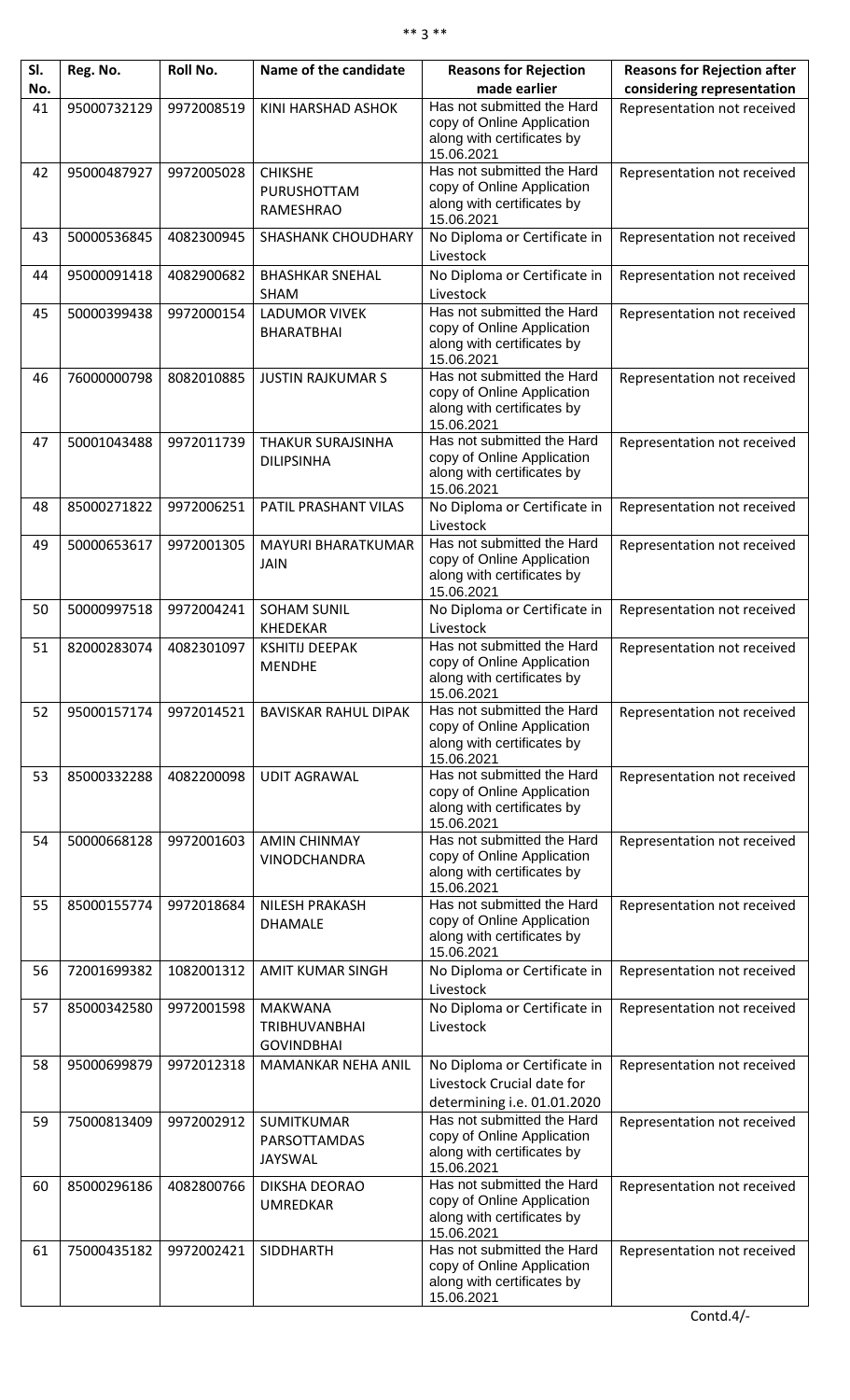| SI.<br>No. | Reg. No.    | Roll No.   | Name of the candidate            | <b>Reasons for Rejection</b><br>made earlier             | <b>Reasons for Rejection after</b><br>considering representation |
|------------|-------------|------------|----------------------------------|----------------------------------------------------------|------------------------------------------------------------------|
|            |             |            |                                  |                                                          |                                                                  |
| 62         | 50001584556 | 9972001029 | VELANVADAWALA<br>MOHAMAD MUSTUFA | No Diploma or Certificate in<br>Livestock                | Representation not received                                      |
| 63         | 83000028972 | 1082103692 | <b>RAHUL SINGH</b>               | Not Eligible as per User                                 | Not Eligible as per User                                         |
|            |             |            | <b>CHAUHAN</b>                   | Deptt. EQ clarification                                  | Deptt. EQ clarification dated                                    |
|            |             |            |                                  | dated 07.09.2021 & Not                                   | 07.09.2021                                                       |
|            |             |            |                                  | with in Crucial date for                                 |                                                                  |
|            |             |            |                                  | determining i.e. 01.01.2020                              |                                                                  |
| 64         | 30000290929 | 4082500085 | <b>SHASHANK SHUKLA</b>           | Not Eligible as per User                                 | Representation not received                                      |
|            |             |            |                                  | Deptt. EQ clarification                                  |                                                                  |
|            |             |            |                                  | dated 07.09.2021 & Not                                   |                                                                  |
|            |             |            |                                  | with in Crucial date for                                 |                                                                  |
|            |             |            |                                  | determining i.e. 01.01.2020                              |                                                                  |
| 65         | 50000934095 | 3082001570 | <b>MUNGARE VIJAY</b>             | No Diploma or Certificate in                             | Representation not received                                      |
|            |             |            | <b>MARUTI</b>                    | Livestock                                                |                                                                  |
| 66         | 50001161476 | 9972000640 | HARSHIL MUKESHBHAI               | Has not submitted the Hard                               | Representation not received                                      |
|            |             |            | <b>THAKER</b>                    | copy of Online Application                               |                                                                  |
|            |             |            |                                  | along with certificates by                               |                                                                  |
| 67         | 95000257742 | 9972000049 | PATEL HIRENKUMAR                 | 15.06.2021<br>Has not submitted the Hard                 |                                                                  |
|            |             |            | <b>JAYESHBHAI</b>                | copy of Online Application                               | Representation not received                                      |
|            |             |            |                                  | along with certificates by                               |                                                                  |
|            |             |            |                                  | 15.06.2021                                               |                                                                  |
| 68         | 50000038446 | 9972017727 | <b>ADINATH VIKRAM</b>            | No Diploma or Certificate in                             | Representation not received                                      |
|            |             |            | <b>BOKARE</b>                    | Livestock                                                |                                                                  |
| 69         | 50001139504 | 9972003307 | LADHAVA MANOJ                    | Has not submitted the Hard                               | Representation not received                                      |
|            |             |            | <b>HARGOVINDBHAI</b>             | copy of Online Application<br>along with certificates by |                                                                  |
|            |             |            |                                  | 15.06.2021                                               |                                                                  |
| 70         | 75000335981 | 9972003080 | <b>MALEK</b>                     | No Diploma or Certificate in                             | Representation not received                                      |
|            |             |            | MOHAMMADFAIZAN                   | Livestock                                                |                                                                  |
|            |             |            | MAKSUDMIYA                       |                                                          |                                                                  |
| 71         | 92000491980 | 1082800728 | <b>JYOTSNA KUMARI</b>            | No Diploma or Certificate in                             | Not Eligible No Diploma or                                       |
|            |             |            |                                  | Livestock                                                | Certificate in Livestock                                         |
| 72         | 95000289666 | 9972015547 | DHANAVADE SUPRIYA                | Has not submitted the Hard                               | Representation not received                                      |
|            |             |            | <b>JAYSING</b>                   | copy of Online Application                               |                                                                  |
|            |             |            |                                  | along with certificates by                               |                                                                  |
| 73         | 50000820874 | 9972017986 | PRATIK VINOD                     | 15.06.2021<br>Has not submitted the Hard                 | Representation not received                                      |
|            |             |            | ZINZURDE                         | copy of Online Application                               |                                                                  |
|            |             |            |                                  | along with certificates by                               |                                                                  |
|            |             |            |                                  | 15.06.2021                                               |                                                                  |
| 74         | 95000115613 | 9972012101 | <b>GOPINATH ANANTARAO</b>        | Has not submitted the Hard                               | Representation not received                                      |
|            |             |            | <b>MANDE</b>                     | copy of Online Application<br>along with certificates by |                                                                  |
|            |             |            |                                  | 15.06.2021                                               |                                                                  |
| 75         | 75001619962 | 9972019607 | PARWEJ SALIM SHAIKH              | Has not submitted the Hard                               | Representation not received                                      |
|            |             |            |                                  | copy of Online Application                               |                                                                  |
|            |             |            |                                  | along with certificates by<br>15.06.2021                 |                                                                  |
| 76         | 10000542464 | 2082011347 | <b>ABHISHEK DAS</b>              | Has not submitted the Hard                               | Representation not received                                      |
|            |             |            |                                  | copy of Online Application                               |                                                                  |
|            |             |            |                                  | along with certificates by                               |                                                                  |
|            |             |            |                                  | 15.06.2021                                               |                                                                  |
| 77         | 10001631502 | 8082005647 | <b>SYED TURAB ALI</b>            | No Diploma or Certificate in                             | Representation not received                                      |
|            |             |            |                                  | Livestock                                                |                                                                  |
| 78         | 30000359898 | 1082404188 | <b>SHIVAM SHIVHARE</b>           | No Diploma or Certificate in<br>Livestock                | Representation not received                                      |
| 79         | 40000698528 | 5082025116 | <b>ROHIT KUMAR</b>               | Has not submitted the Hard                               |                                                                  |
|            |             |            |                                  | copy of Online Application                               | Representation not received                                      |
|            |             |            |                                  | along with certificates by                               |                                                                  |
|            |             |            |                                  | 15.06.2021                                               |                                                                  |
| 80         | 50000064336 | 4082000832 | RAMKRISHNA KURMI                 | No Diploma or Certificate in                             | Representation not received                                      |
|            |             |            |                                  | Livestock                                                |                                                                  |
| 81         | 50000083417 | 9972005074 | <b>SWAPNAJEET GOVIND</b>         | No Diploma or Certificate in                             | Not Eligible No Diploma or                                       |
|            |             |            | <b>HARNE</b>                     | Livestock                                                | Certificate in Livestock                                         |
| 82         | 50000269572 | 9972001142 | PATEL JIGARKUMAR                 | No Diploma or Certificate in                             | Representation not received                                      |
|            |             |            | <b>KANTUBHAI</b>                 | Livestock                                                |                                                                  |
| 83         | 50000295993 | 9972001078 | PATEL GAURAV                     | No Diploma or Certificate in                             | Representation not received                                      |
|            |             |            | <b>KANTILAL</b>                  | Livestock                                                |                                                                  |